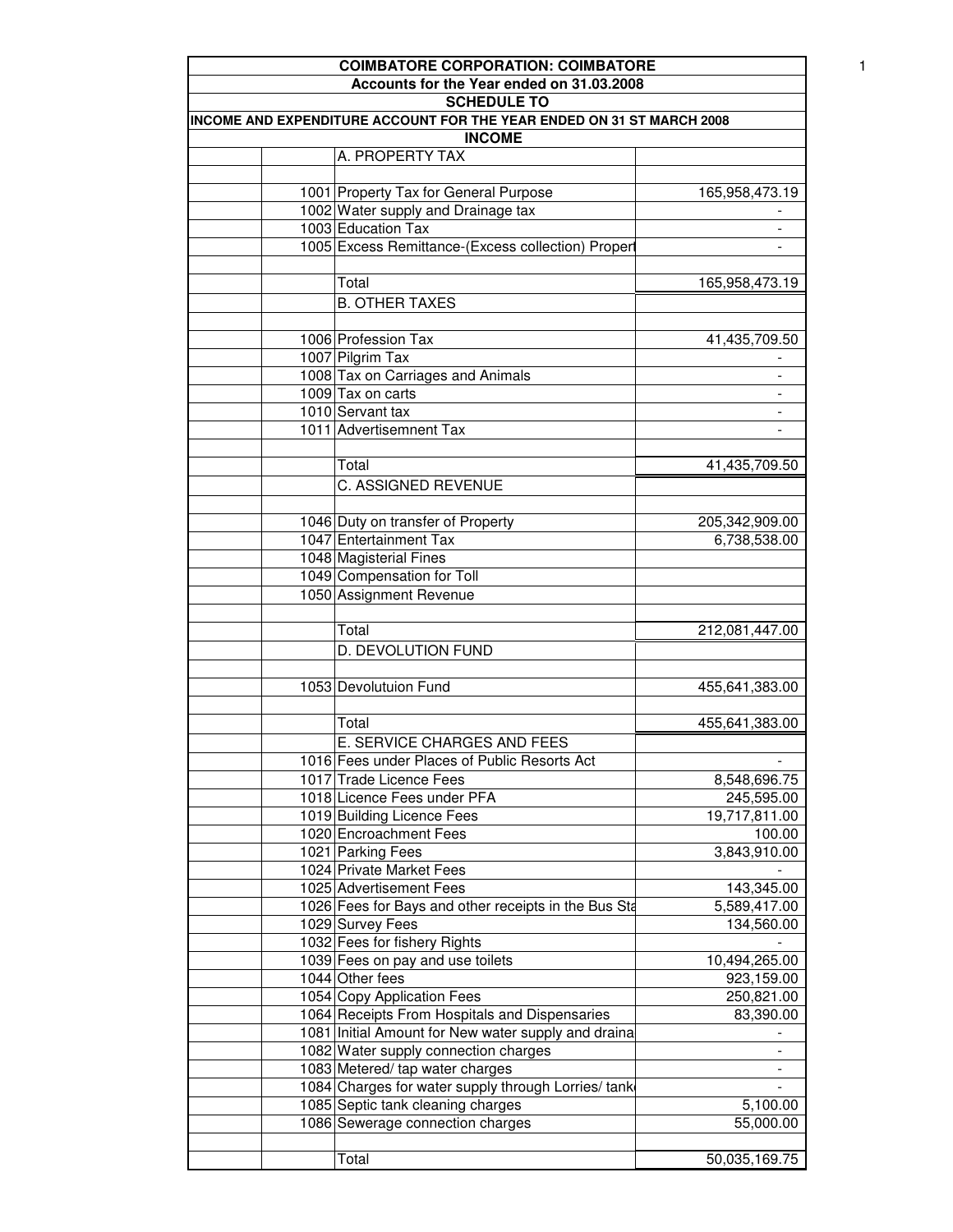| F. GRANTS AND CONTRIBUTION                                        |                          |
|-------------------------------------------------------------------|--------------------------|
|                                                                   |                          |
| 1051 Grants for Natural Calamities                                |                          |
| 1052 Grants for Scheme Implementation                             | 27,455,305.00            |
| 1072 I.P.P (V) -Grant                                             |                          |
| 1087 Specific maintenance grant/ Contribution for W               |                          |
|                                                                   | 27,455,305.00            |
| G. SALE AND HIRE CHARGES                                          |                          |
|                                                                   |                          |
| 1057 Profit in Sale of Asstes                                     | 2,158,595.00             |
| 1058 Hire charges                                                 | 2,049.00                 |
| 1059 Sale of Rubbish/Debris/Silt                                  | 2,509.00                 |
| 1060 Sale of Compost Manurs                                       |                          |
| 1061 Sale of Unserviceable stock and stores                       | $\overline{\phantom{a}}$ |
| 1062 Sale of Scraps                                               | $\overline{\phantom{a}}$ |
| 1063 Sale of Products                                             | $\overline{\phantom{a}}$ |
| Total                                                             | 2,163,153.00             |
|                                                                   |                          |
| H. OTHER INCOME                                                   |                          |
|                                                                   | 15,108,425.00            |
| 1022 Market fees- Daily Market<br>1023 Market fees- Weekly Market |                          |
| 1027 Fees for slaughter house                                     |                          |
|                                                                   | 577,112.00               |
| 1028 Cart Stand/ Lorry Stand/ taxi Stand Fees                     | 5,624,570.00             |
| 1030 Income From Cinema                                           |                          |
| 1031 Development Charges                                          | 37,265,114.00            |
| 1033 Rent on and Lease of Lands                                   | 1,023,601.00             |
| 1034 Income from ferries                                          | 141,397.00               |
| 1035 income from Fairs and Festivels                              |                          |
| 1036 Rent on Shopping Complex                                     | 29,412,460.00            |
| 1037 Rent on community Hall                                       | 1,883,224.00             |
| 1038 rent on Buildings                                            | 1,203,148.00             |
| 1040 Rent from Travellers Bunglows and Rest Hous                  | 2,050.00                 |
| 1041 Road cut Restoration charges                                 | 1,044,113.00             |
| 1042 Avenue Receipts                                              | 11,050.00                |
| 1043 Demolition charges for unauthorised constructi               | 6,126,065.00             |
| 1045 Other Income                                                 | 78,889,631.73            |
| 1055 Penalty and Bank Charges for Dishonured Che                  | 24,675.00                |
| 1056 Law charges and Court Cost Recoveries                        |                          |
| 1065 Pension and Leave salary contribution                        | 123,467.00               |
| 1066 Miscellaneous recoveries                                     | 2,653,934.00             |
| 1067 Interest on Investments                                      | 56,554,080.78            |
| 1068 Interest from Bank                                           | 9,487,977.00             |
| 1069 Project overhead Appropriation-expenses                      | 61,916,330.27            |
| 1070 Project overhead Appropriation-Interest                      |                          |
| 1071 Interest on staff advances                                   | 32,833.00                |
| 1073 Deposits Forfeited                                           |                          |
| 1074 Deposits-Lapsed                                              |                          |
| 1075 Dividend on shares                                           | 30,000.00                |
| 1076 Insurance Claim Amount                                       | 24,500.00                |
| 1077 Rent on Bunk stalls                                          |                          |
| 1078 Garden/Park Receipts                                         | 3,582,500.00             |
| 1079 Income from Road Margin                                      | 117,650.00               |
| 1100 Cable TV Income                                              | 5,468,456.00             |
| Total                                                             | 318,328,363.78           |
|                                                                   |                          |
|                                                                   |                          |
|                                                                   |                          |
|                                                                   |                          |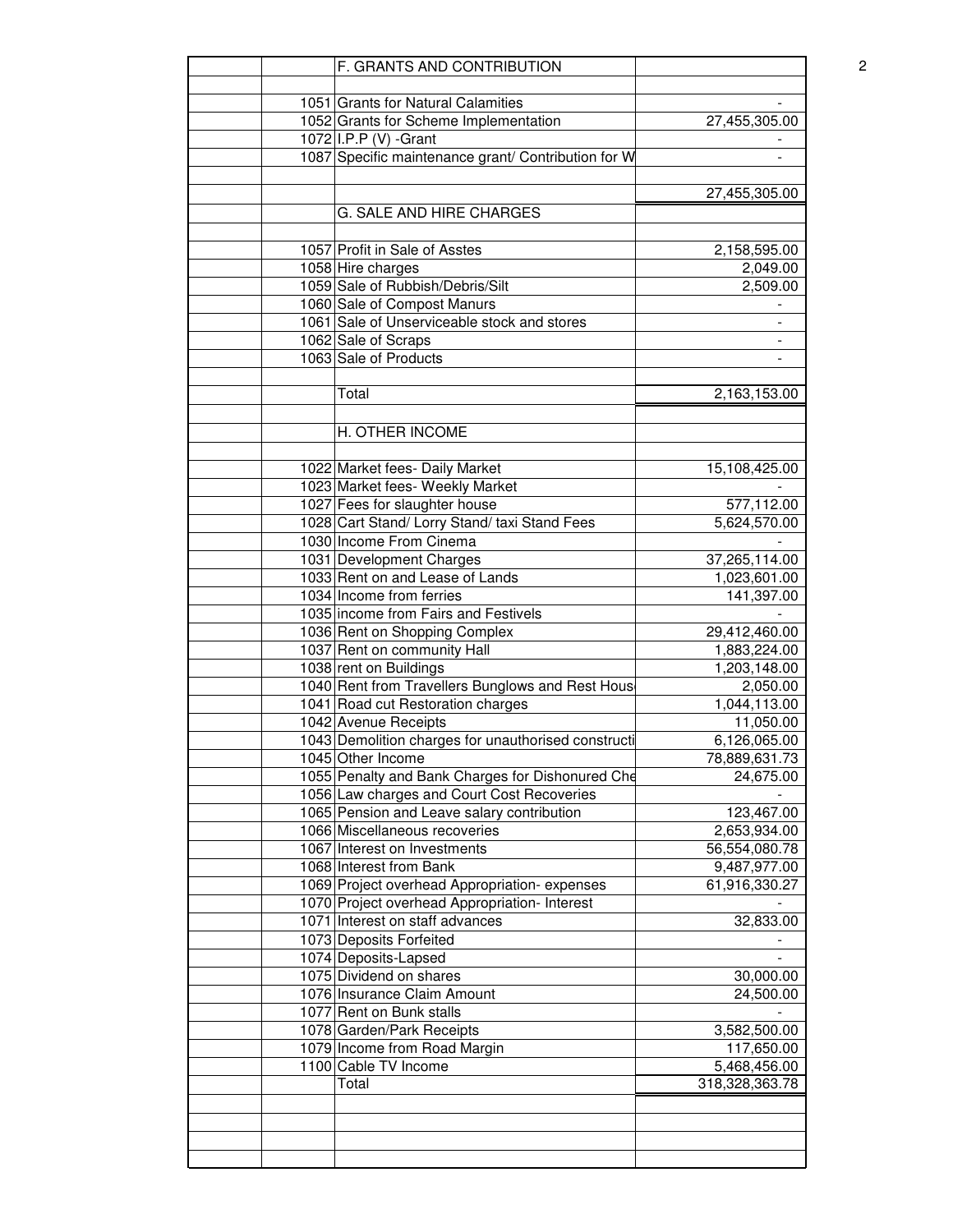| <b>COIMBATORE CORPORATION: COIMBATORE</b>                                                   |                          |
|---------------------------------------------------------------------------------------------|--------------------------|
| Accounts for the Year ended on 31.03.2008                                                   |                          |
| <b>SCHEDULE TO</b>                                                                          |                          |
| INCOME AND EXPENDITURE ACCOUNT FOR THE YEAR ENDED ON 31 ST MARCH 2008<br><b>EXPENDITURE</b> |                          |
|                                                                                             | <b>REVENUE</b>           |
|                                                                                             | <b>FUND/CAPITAL FUND</b> |
|                                                                                             | <b>RS</b>                |
| A. PERSONNEL COST:                                                                          |                          |
| I) SALARIES                                                                                 |                          |
|                                                                                             |                          |
| 2001 Pay including Personal Pay                                                             | 209,419,303.00           |
| 2002 Special pay                                                                            | 15,083,700.00            |
| $2003$ D.A                                                                                  | 85,242,562.00            |
| 2004 Interim Relief                                                                         | 30,810.00                |
| 2005 H.R.A                                                                                  | 14,167,619.00            |
| 2006 C.C.A                                                                                  | 4,179,385.00             |
| 2007 Cash Allowance                                                                         | 458,359.00               |
| 2008 Conveyance Allowance                                                                   | 291,804.00               |
| 2009 Medical Allowance                                                                      | 1,924,046.00             |
| 2010 Other Allowance                                                                        | 1,432,713.00             |
| 2011 Ex-Gratia/Bonus                                                                        | 7,046,963.00             |
| Total                                                                                       | 339,277,264.00           |
|                                                                                             |                          |
| A. PERSONNEL COST                                                                           |                          |
| ii) OTHERS                                                                                  |                          |
|                                                                                             |                          |
| 2012 Travel expense                                                                         | 652,202.00               |
| 2013 Leave Travel Concession                                                                |                          |
| 2014 Supply of Uniform                                                                      | 2,432,502.00             |
| 2025 Conveyance Charges                                                                     |                          |
| 2042 Hospital Stoppages/ Reimburesement of Medio                                            |                          |
| 2051 Training Programme-Expenses                                                            | 7,000.00                 |
| 2055 Staff Welfare expenses                                                                 |                          |
|                                                                                             |                          |
| Total                                                                                       | 3,091,704.00             |
|                                                                                             |                          |
| <b>B. TERMINAL AND RETIREMENT BENEFITS:</b>                                                 |                          |
|                                                                                             |                          |
| 2031 Pension (Superannuation/Retiring/ Invalid etc.                                         | 92,111,322.00            |
| 2032 Commuted Value Of Pension                                                              | 8,435,727.00             |
| 2033 Death cum retirement Gratutity                                                         | 11,265,808.00            |
| 2034 Special Provident Fund -cum-Gratuity Scheme                                            |                          |
| 2035 Group Insurance Sheme -Management Contrib                                              | 1,959,540.00             |
| 2039 Pension Contribution to Municipal Employees F                                          |                          |
| 2053 Pension and Leave Salary Contribution                                                  | 1,551,865.00             |
| Total                                                                                       | 115,324,262.00           |
|                                                                                             |                          |
| C. OPERATING EXPENSES                                                                       |                          |
| 2043 Expenditure on Food Sampling                                                           |                          |
| 2084 Maintenance of Garden/Park                                                             | 317,282.00               |
| 2086 Power charges for sewerage system / pumping                                            |                          |
| 2088 Power charges for Street Lights                                                        | 72,842,971.00            |
| 2089 Maintenace expenses for Street Lights                                                  | 18,518,905.00            |
| $2090$ Wages                                                                                | 2,464,072.00             |
| 2091 Stores-written off                                                                     |                          |
| 2092 Petrol / Diesel Evaporation                                                            |                          |
| 2096 Removal Debris                                                                         | 3,942,697.00             |
| 2100 Sanitary/Conservancy Expenses                                                          | 44,414,964.00            |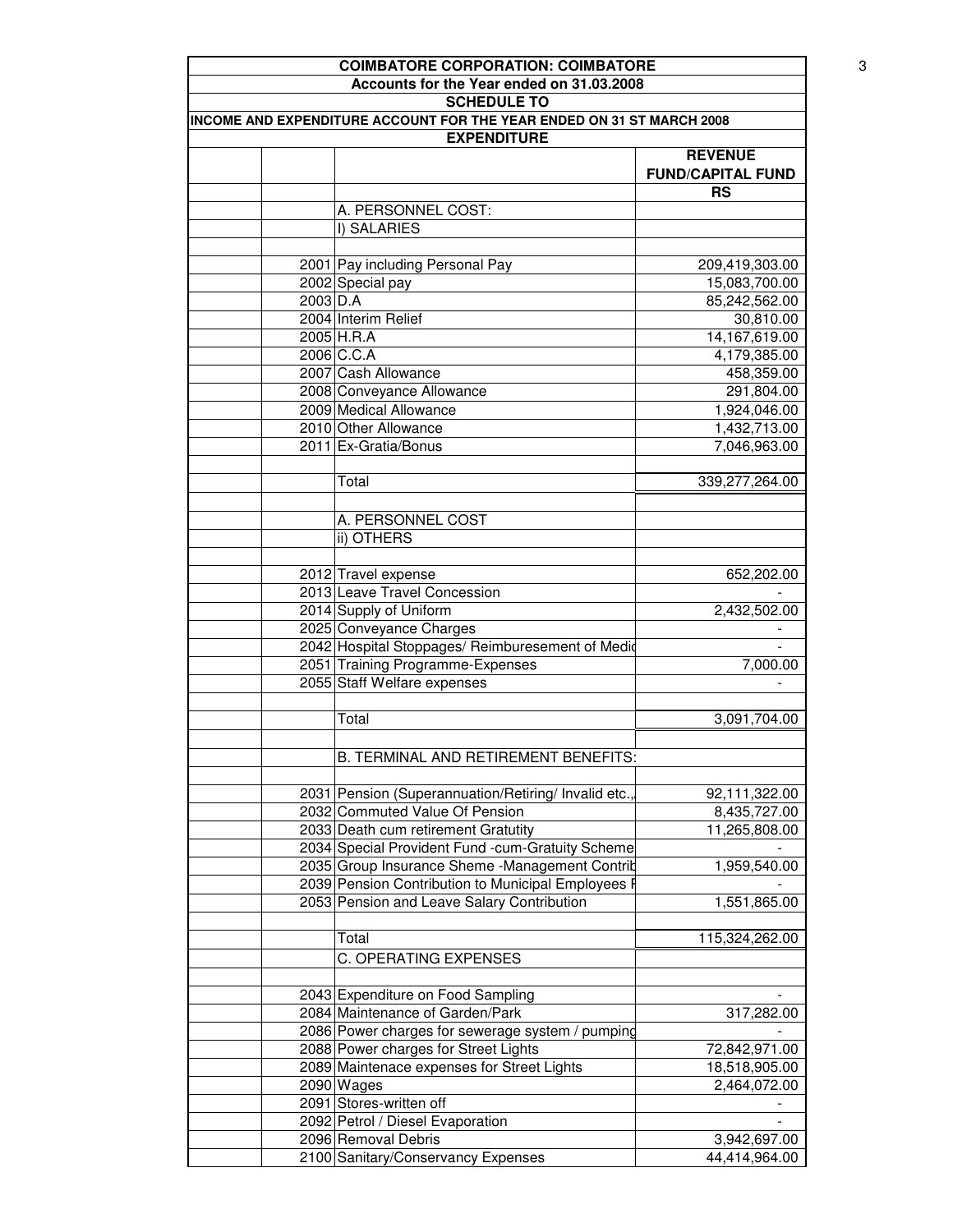| 2101 Expenses on Sanitary Materials                                                 | 201,229.00     |  |
|-------------------------------------------------------------------------------------|----------------|--|
| 2102 Pauper Charges                                                                 |                |  |
| 2107 Cost of Medicines                                                              | 3,988,997.90   |  |
| 2108 Rent on Buildings                                                              | 42.00          |  |
| 2109 Hospital Expenses other than Medicines                                         | 261,948.60     |  |
| 2110 Diet to Patients                                                               | 33,734.00      |  |
| 2119 Fodder (Animal Feed)                                                           | 2,238,217.00   |  |
| 2120 Zoological Garden - Maintenance                                                | 1,034,650.00   |  |
| 2121 Running of Libraries/ Reading Rooms                                            |                |  |
| 2087 Power charges for Head Water works, Pumpin                                     | 245,000.00     |  |
| 2130 Hire charges for supply of waters through priva                                |                |  |
|                                                                                     |                |  |
| Total                                                                               | 150,504,709.50 |  |
|                                                                                     |                |  |
| <b>D.REPAIRS AND MAINTENACE</b>                                                     |                |  |
|                                                                                     |                |  |
| 2016 Light Vehicles-Maintenance                                                     | 4,827,702.00   |  |
| 2049 Maintenance of Office Buildings                                                | 304,760.00     |  |
| 2050 Repairs and Maintenance of Office Tools and F                                  | 76,642.00      |  |
| 2070 Heavy Vehicles- Maintenance                                                    | 31,605,858.00  |  |
| 2071 Repairs and Maintenace-Roads and Pavement                                      | 547,628.00     |  |
| 2072 Repairs and Maintenance-Roads and Pavemer                                      | 2,225,696.00   |  |
| 2073 Repairs and Building - Buildings                                               | 2,893,437.00   |  |
| 2074 Repairs and Building - Subways and cause wa                                    |                |  |
| 2075 Repairs and Maintenance- Bridges and Flyove                                    | 446,891.00     |  |
| 2076 Repairs and Maintenance - Storm Water Drains                                   | 1,378,136.00   |  |
| 2077 Repairs and Maintenace- Instruments, Plkant a                                  | 407,683.00     |  |
| 2078 Restoration of Road Cuts                                                       |                |  |
| 2079 Maintenace of Nutritious Meal Centres                                          |                |  |
|                                                                                     | 139,217.00     |  |
| 2080 Maintenance of Improvement of Slum Areas                                       | 50,374.00      |  |
| 2081 Maintenance Charges for Railway Leval Crosin                                   | 378,867.00     |  |
| 2085 Plants, Manure, Implements etc.,                                               |                |  |
| 2122 Maintenance of Lodging Houses/ Rest Houses                                     |                |  |
| 2123 Maintenance of Kalyana Mandapam / Commur<br>2124 Maintenance of Cinema Theatre | 772,855.00     |  |
|                                                                                     |                |  |
| 2125 Maintenance expenses- Water supply / Sewera                                    |                |  |
| 2128 Royalty                                                                        |                |  |
| 2129 Maintenance Charges to TWAD Board/ Metr W                                      | $\blacksquare$ |  |
|                                                                                     |                |  |
| Total                                                                               | 46,055,746.00  |  |
|                                                                                     |                |  |
|                                                                                     |                |  |
|                                                                                     |                |  |
|                                                                                     |                |  |
|                                                                                     |                |  |
| <b>E.PROGRAMME EXPENSES</b>                                                         |                |  |
|                                                                                     |                |  |
| 2052 Professional Charges                                                           | 391,474.00     |  |
| 2056 Exhibition expenses                                                            | 477,739.00     |  |
| 2064 Expenses on opening Ceremonies                                                 | 94,910.00      |  |
| 2065 Election expenses                                                              | 101,563.00     |  |
| 2103 Fairs and festivels                                                            |                |  |
| 2105 Improvements to Compost Yard                                                   | 8,628,900.00   |  |
| 2106 Anti Filaria/ Anti Malaria Operations                                          | 1,390,370.00   |  |
|                                                                                     |                |  |
| Total                                                                               | 11,084,956.00  |  |
|                                                                                     |                |  |
| F. ADMINISTRATIVE EXPENSES                                                          |                |  |
|                                                                                     |                |  |
|                                                                                     | 2,719,463.00   |  |
| 2015 Telephone Charges                                                              |                |  |
| 2017 Legal Expenses                                                                 | 762,011.00     |  |